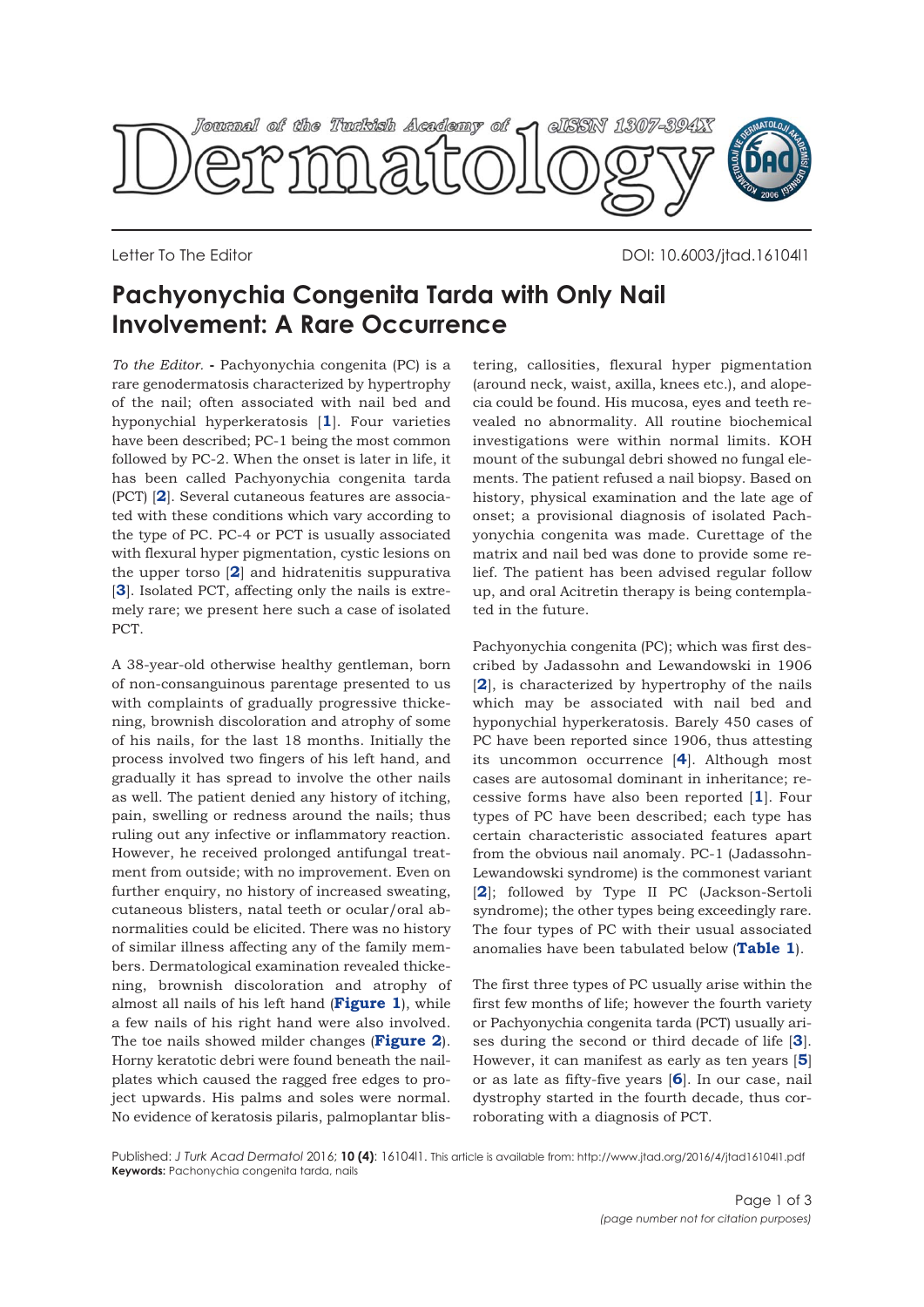<span id="page-1-0"></span>*J Turk Acad Dermato*l 2016; **10 (4)**: 16104l1. http://www.jtad.org/2016/4/jtad16104l1.pdf



**Figure 1.** Thickening, brownish discoloration and atrophy of almost all nails of his left hand



**Figure 2.** Mild thickening, brownish discoloration and atrophy of the nails of his right hand. Note the milder changes in the toe nails

|  | <b>Table 1.</b> Associated Clinical Features with Different Varieties of Pachyonychia Congenita (PC) $^{2,3}$ |  |  |  |  |  |  |  |  |  |
|--|---------------------------------------------------------------------------------------------------------------|--|--|--|--|--|--|--|--|--|
|--|---------------------------------------------------------------------------------------------------------------|--|--|--|--|--|--|--|--|--|

| Type of Pachyonychia congenita(PC)                                  | <b>Associated clinical features</b>                                                                                                                                                                                                                          |  |  |  |  |
|---------------------------------------------------------------------|--------------------------------------------------------------------------------------------------------------------------------------------------------------------------------------------------------------------------------------------------------------|--|--|--|--|
| Type I PC (Jadassohn-Lewandowski<br>syndrome) (most common variety) | Palmoplantar hyperhidrosis, extensive follicular hyperkeratosis (also<br>affecting the trunk), palmoplantar hyperkeratosis, blistering under<br>the callosities, benign leukokeratosis of the mucosa, B-cell lymphoma<br>$\left(\text{rare}\right)$ [9] etc. |  |  |  |  |
| Type II PC (Jackson-Sertoli syndrome)                               | Almost same features as Type I with additional features of: Natal<br>teeth and steatocystoma multiplex. (however, palmoplantar kerato-<br>derma is usually less severe and mucosal lesions may be absent).                                                   |  |  |  |  |
| Type III PC (Schafter-Branauer syndrome)                            | Corneal leukokeratosis, cataract.                                                                                                                                                                                                                            |  |  |  |  |
| Type IV PC (Pachyonychia congenita)<br>tarda) [our case]            | Flexural hyper pigmentation (around neck, axilla, thighs, waist, fle<br>xural surface of knees etc.), cysts on the head, neck and chest at pu-<br>berty, hidradenitis suppurativa.                                                                           |  |  |  |  |

PC-1 usually occurs as a result of genetic mutation affecting Keratin 6a or 16, while mutation affecting Keratin 6b or 17 results in PC-2. The mutation is hypothesized to adversely affect the functioning of small inhibitory RNAs (siRNA) and hedgehog signaling. While the exact genetic basis of PCT is not known, several authors speculate mutations in less critical sites of the keratins may be responsible for this delayed-onset variety [**[7](#page-2-0)**].

All varieties of PC are associated with several features dyskeratosis of skin and mucous membranes other than the nail anomaly (**Table 1**). Isolated early-onset nail change is rare, and lateonset isolated nail dystrophy (PCT or PC-4) is even more unusual [**[3](#page-2-0)**]. There are only a handful of reports in the English literature depicting isolated PCT [**[3, 7, 8, 9](#page-2-0)**]. In our case also, the patient presented with this rare variety of isolated late-onset nail dystrophy or PC.

The common differentials to be considered in case of PCT are other focal palmoplantar keratodermas associated with oral leucokeratosis (our patient presented with normal palms, soles and mucosa), dyskeratosis congenita (onset of symptoms since birth), psoriasis (presence of typical erythematous skin lesions with micaceous scaling at characteristic sites), pityriasis rubra pilaris (presence of characteristic skin lesions with islands of sparing mainly over the joints), onychogryphosis congenita (onset at birth, hyperkeratotic nail with increased curvature), traumatic thickening of nails (history of trauma). Proper history and physical examination helped us to exclude these disorders.

Treatment is usually palliative and often frustrating. Avulsion of the nail may bring temporary relief. Vigorous curettage of the matrix and nail bed remains the most effective treatment (treatment adopted in our case). Recently some reports have suggested the possible role of Acitretin in the tre